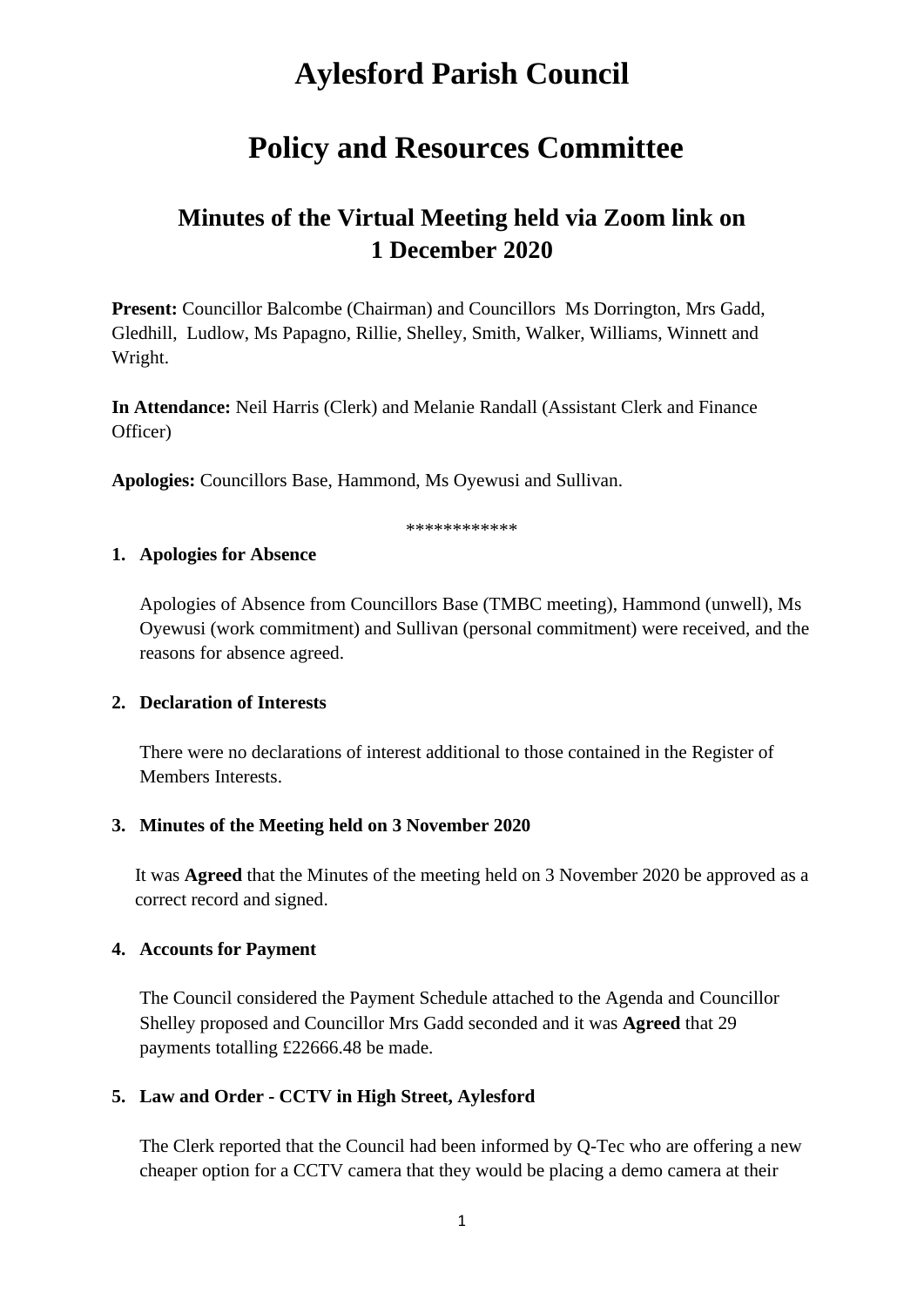office in the next couple of weeks. It would be possible for the Council to access this camera to see the quality of the picture.

## **6. KALC**

There had been no meeting of the Panel since the last meeting of the Committee.

## **7. TMBC Parish Partnership Panel**

The Committee received the report of Councillor Shelley of the meeting of the TMBC Parish Partnership Panel held on 12 November 2020.

## **8. Council Vacancies**

It was **Noted** that the current vacancies on the Council were as follows: -

Aylesford South - 1.

## **9. Public Convenience Review – Aylesford Toilets**

The Clerk reported that the Clerk at Snodland Town Council was discussing with the existing cleaning contractor about a quote that covered all of the Parish Councils considering whether they wished to take on the TMBC toilets. He was also awaiting details of the repair work TMBC were intending to undertake on the toilets in Aylesford if the Council went ahead. He hoped to be in a position to report in detail at the next meeting of the Committee if the above information had been received.

## **10. Kent Community Rail Partnership – Request for Financial Support**

The Clerk reported that Kent Community Rail Partnership had written asking the Council for a contribution towards the work it does in Kent including the Maidstone-Strood line that goes through Aylesford. Last year the Council gave a donation of £100. More recently Councillor Shelley has been representing the Council at this organisation. It was **Agreed** that the Council make a donation of £100 to Kent Community Rail Partnership.

## **11. Rugby Club and Netball Rent Review**

The Clerk reported that the lease with the Rugby Club allows for an increase in rent every 5 years based on the Index of Retail Prices. This increase would also apply to the Netball League as well. Five years has passed since the last increase and it would now be time to apply the new rent. The total increase in the Index of Retail Prices over this 5-year period is 11.7% which would increase the annual rent for the Rugby Club from £2993.04 to £3343.24 and the Netball League from £1682.36 to 1879.20. It was **Agreed** that the rent increases due to the Council by the Rugby Club and the Netball League be deferred for a year.